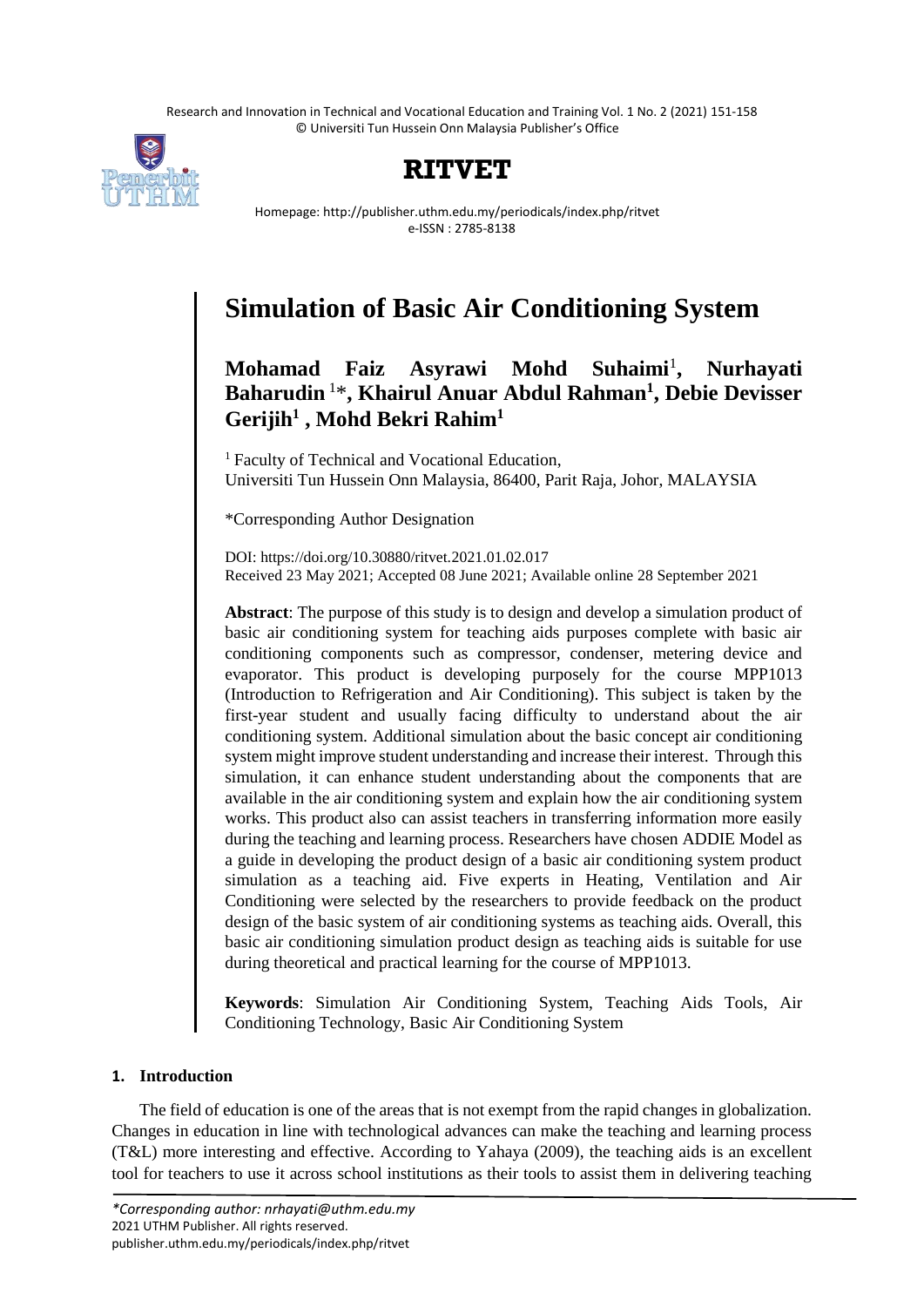more easily. The availability of teaching aids using in the teaching and learning process can enhance the knowledge of the topics being taught and students will be more likely to remember the learning they have been through.

According to Hanif (2017), all technical teaching staff should always be concerned with the development of the current teaching and learning process in relation to teaching techniques and effective in student teaching and learning process. In addition, all these technical educators should improve and enhance the quality of the teaching and learning process in each institution by using various teaching aids to make a positive impact on students. In general, the teaching staff at Vocational College still use teaching aids which are not up to date with global development, resulting in less time constraints. Students will also lose focus due to the lack of interactive teaching and learning sessions. This study discusses the development of product design for simulation of basic air conditioning systems for MPP 10103 (Introduction to Refrigeration and Air Conditioning).

#### 1.1 Problem Statement

The teaching and learning process for the MPP1013 (Introduction to Refrigeration and Air Conditioning) course will be difficult for students at 1st semester Vocational College to master the subject, because there are no effective teaching aids for the teachers and students to apply for learning and teaching process. Students cannot describe clearly about the basic cycles and processes that occur in the air conditioning system specifically related to the physical deformation of the refrigerant if the instructor does not use the appropriate teaching aids during the teaching process.

In addition, there are some Vocational College students who have trouble learning and acquiring knowledge as stated by Muhd Ridzwan & Mansor (2014), the problem with students' weaknesses in learning is the complexity of a person's ability to memorize and calculate. Therefore, the use of appropriate teaching aids can assist students with the content of a subject becoming clearer and systematic (Rosli, 2018). In addition, the teaching and learning process for the MPP1013 (Introduction to Refrigeration and Air Conditioning) course requires appropriate tools to help make the learning process more effective for teachers and students. If the process of teaching and learning is only conducted in lecture, students will lose focus and interest in learning.

#### **2. Methodology**

A product to be developed must be carefully and systematically planned so that the end result will be perfect. According to Arif (2013), states research methodology refers to procedures or methods for implementing the development of a project design. To obtain good and quality data, the research method should follow its own processes and procedures. All the work that goes into collecting data needs to be followed without skipping or going through the procedure. This research enables researchers to carry out research more easily, effectively, and systematically in developing a product design of basic air conditioning system simulation products as teaching aids. Therefore, the researcher has selected the ADDIE Model as a guide in developing the model.

ADDIE model is a traditional generic process which has been used by many professional instructional designers for technology-based teaching. ADDIE model has been almost a standard for professionally developed, high quality distance education programs. This model consists of five stage development process which is Analysis, Design, Development, Implementation and Evaluation. This model has been chosen not because of the proven record of being widely used in teaching design, but also because of the opportunity for the continuous improvement in the development process.

#### 2.1. Analysis

The researcher has analyzed the background of the problems and objectives of the study to provide guidance in the process of developing the teaching aids (ABBM) of Basic Air Conditioning system.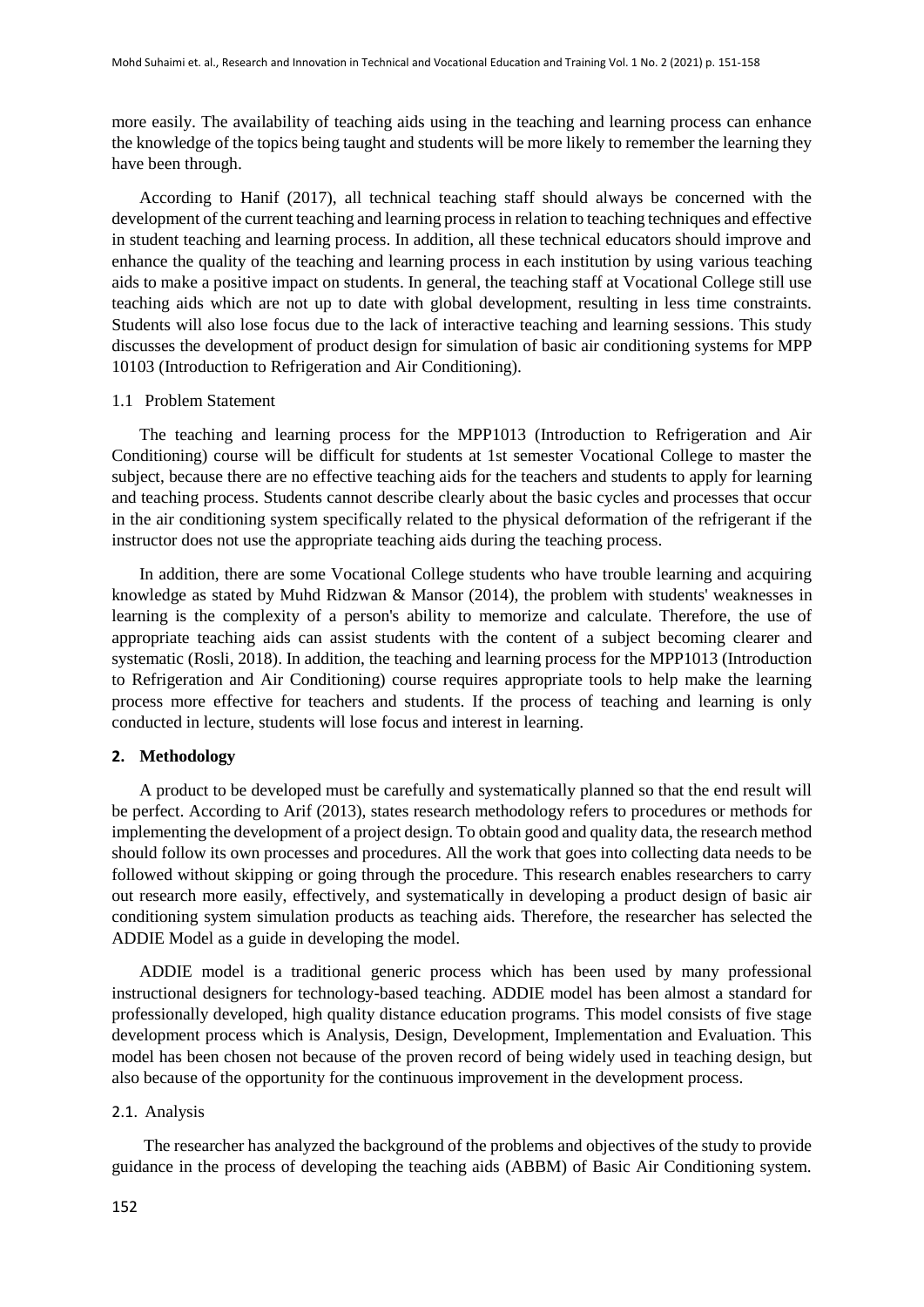The researcher will get as much information as possible with the research topic. All factors and research needs are taken into account to facilitate the researcher in achieving the objectives of the study. Additionally, at this phase, the researcher will have stated the problem, identified the problem and stated the various ways to solve the problem. Therefore, the researcher has analysed the references by searching for information related to the product that has a method like the product to be developed and referencing the previous thesis. For the components, materials and systems that have been used in the production of the product, it will serve as a guide for the researcher to design the product of the teaching aids by focusing on the characteristics of effective teaching aids and touching all research objectives.

# 2.2 Design

Design is a necessary phase in the ADDIE model. This phase will show the advantages of the model or product. In addition, several designs need to be developed to evaluate functionality and diversity so that there are more options to achieve research objectives. The product design sketch that the researcher has prepared will be provided to the subject method expert to get opinion for improvement and to ensure this project is meeting the objective. Figure 1 shows the front view of the product. It shows all the basic components in the air conditioning system.



**Figure 1: Front view product**

Figure 2 shows the rear view of the product, which shows the location of the fan and the safety box for this product.



**Figure 2: Rear view product** 

Figure 3 shows the layout for monitor screen display which can provide all the infographic information. The sketch provided by the researcher is to ensure that the product is able to achieve the objective of developing simulation of basic air conditioning system as a teaching aid.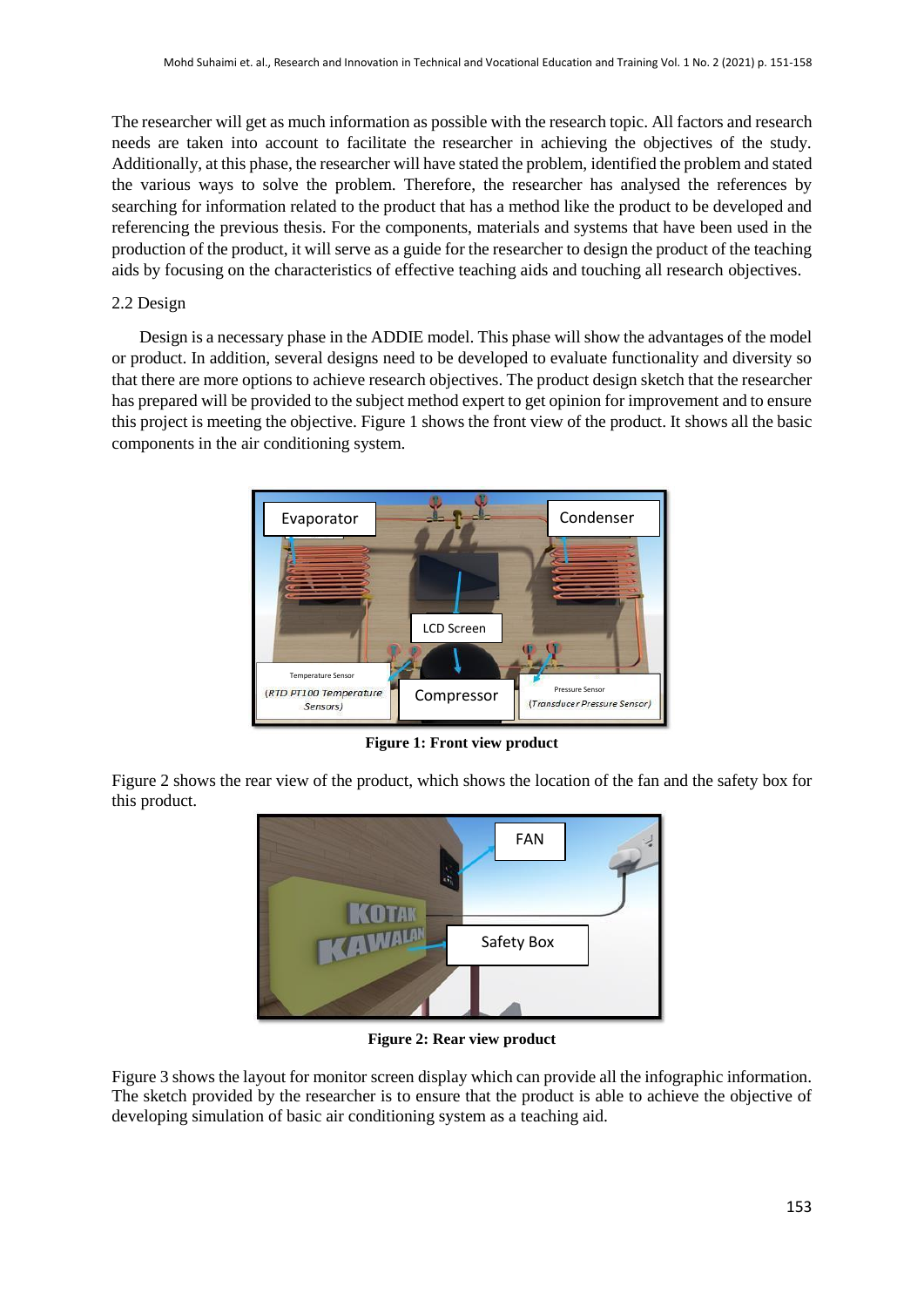

**Figure 3: Monitor Screen Display**

#### 2.3 Development

In this phase, the researcher has undertaken a process of developing a simulation of the basic air conditioning system as a teaching tool by first providing the layout of the system followed by the function of every component. Development here refers to the process of developing or producing a product using the resources and raw materials selected by the researcher. This development usually goes through several processes such as material preparation, product measurement, material cutting and lastly component installations. This is all the process in the development stage before it becomes a product that can be used by users and researchers. On top of that, at this stage of development there are some important things to be considered such as financial, media resources, manpower and time management. As the conclusion, this development stage is one of the important parts in producing a product, including testing the product before release to be used.

#### 2.4 Implementation

At this phase, the researcher will evaluate the effectiveness of their product from the subject matter expert. This process is to determine the suitability of the design, scope of design and suitability materials of product. Before the evaluation phase, the researcher needs to implement the design of the product to determine any problem in the product. Researchers will provide questionnaires for the evaluation process by the experts.

#### 2.5 Evaluation

The evaluation phase is the final phase in which it is important to evaluate whether the simulation products of the basic air conditioning system as a teaching aid for the subject MPP10103 (Introduction to Refrigeration and Air Conditioning) were developed in accordance with the objectives of the study. The evaluation phase is also important to ensure that the product that is manufactured meets the specifications that have been applied to the product safely. To carry out this evaluation process, the researcher used expert verification methods to ensure this product can be used as a teaching aid. This subject matter expert verification is carried out to obtain an evaluation and validation of the product design that will be generated based on the expertise scores in the refrigeration and air conditioning field. In addition, this expert verification process is performed to obtain the expertise of the experts to identify the product's functionality and the suitability of the product that has been developed as a teaching aid. Data collection was performed using the research instrument that is questionnaire which contain product design analysis, product design suitability and design comfort analysis. This phase is essential to ensure the simulation product of the basic system of air conditioning as a teaching tool is fully functional and meets the requirements research objective.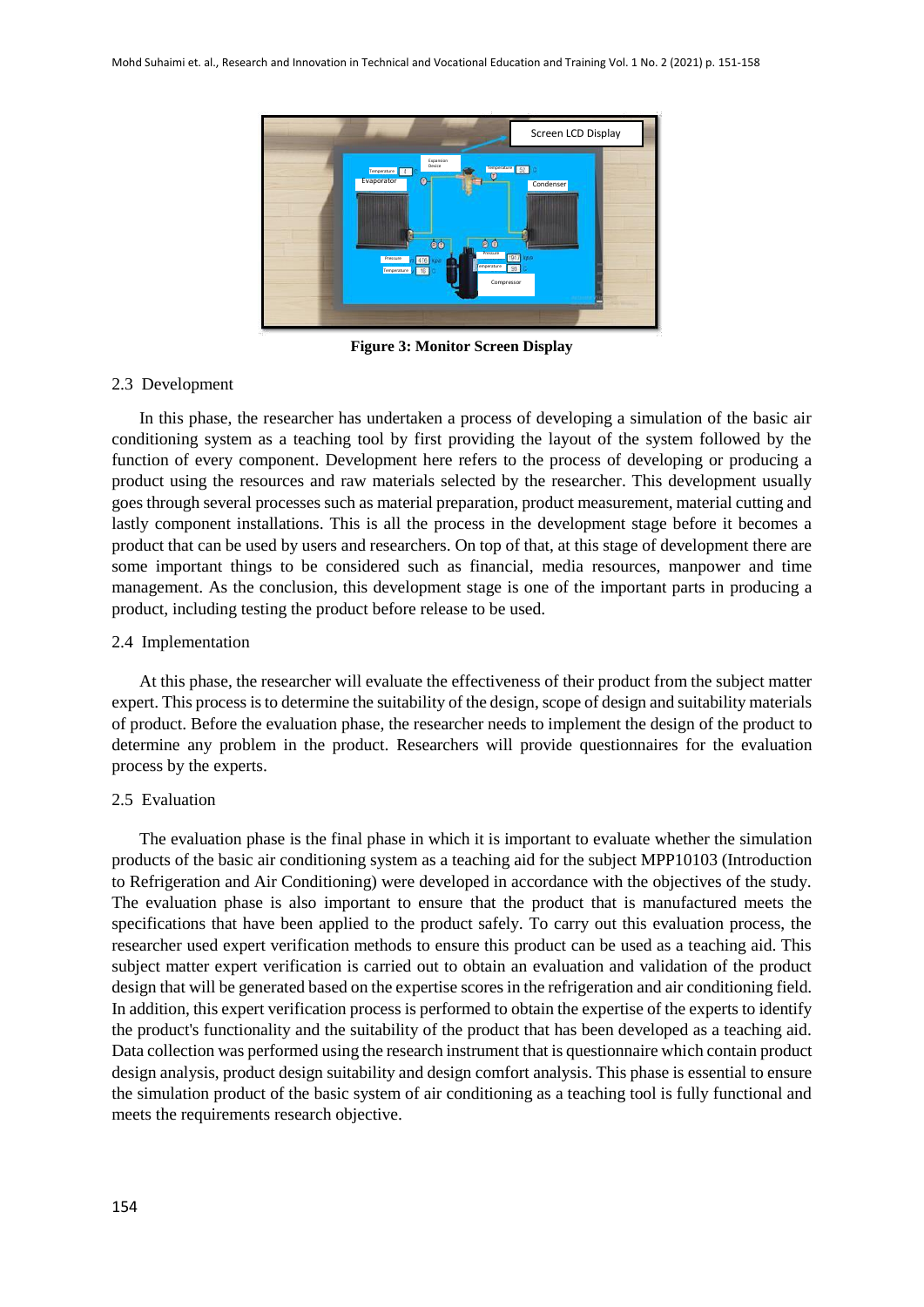# **3. Results and Discussion**

All five experts have provided feedback based on the questionnaire form provided by the researcher. Each item of the question was analyzed by the researcher to obtain the level of product design, product design suitability and product design comfort.

| No. | Item                                                               | Yes   |      | No.              |      |
|-----|--------------------------------------------------------------------|-------|------|------------------|------|
|     |                                                                    | Total | $\%$ | Total            | $\%$ |
|     | Portable product design                                            |       | 100  |                  |      |
|     | Component position safe to use.                                    |       | 100  | $\left( \right)$ |      |
| 3   | The temperature sensor is in a more<br>optimal and safer position. |       | 100  | $\theta$         |      |
| 4   | The pressure sensors are in an optimum<br>and safe position.       | 5     | 100  | $\theta$         |      |
|     | The design has easy plumbing<br>connectivity.                      | 5     | 100  | $\theta$         |      |
| 6   | The design has a plumbing<br>connection in order.                  | 5     | 100  | $\theta$         |      |
|     | Design the position of the components in<br>real life.             |       | 100  |                  |      |
| 8   | The position of safety box is in a safe.<br>place,                 |       | 100  | 0                |      |

|  |  |  |  | Table 1: Product design analysis |
|--|--|--|--|----------------------------------|
|--|--|--|--|----------------------------------|

Based on Table 1, it can be said that all experts agree that the product design was developed with the intention of being portable by placing wheels on the product. The second question item in terms of safety was evaluated positively by all experts as the components and materials used did not pose any danger to students or teachers. In addition, the third and fourth question items were also agreed upon by all respondents as all temperature and pressure sensors were in an optimal and safe position.

In addition, all the respondents agreed to the fifth and sixth item questions with design having a simpler and more organized plumbing to facilitate students' understanding when using this product. Therefore, all the experts are also satisfied with the seventh item question, with the overall design being built because the position of the actual component is unchanged and in the correct condition. This makes it easier for students to do skills activities without any hassle. Finally, the last question item of all experts agreed that the safety box switch position was in the right place.

| No. | Item                                                                                                                                    | Yes   |      | No       |   |
|-----|-----------------------------------------------------------------------------------------------------------------------------------------|-------|------|----------|---|
|     |                                                                                                                                         | Total | $\%$ | Total    | % |
|     | This product design is suitable for use during the<br>teaching and learning process.                                                    | 5     | 100  | $\Omega$ | 0 |
|     | This product design can improve student<br>understanding.                                                                               | 5     | 100  | $\theta$ |   |
|     | This product design can create a two-way teaching<br>and learning process.                                                              | 5     | 100  | $\Omega$ |   |
|     | This product design can attract students.                                                                                               | 5     | 100  | $\Omega$ |   |
|     | This product design can save time teaching and<br>learning process.                                                                     | 5     | 100  | $\theta$ |   |
| 6   | This product design can help teachers convey the<br>content effectively.                                                                | 5     | 100  | $\Omega$ |   |
|     | This product designs stimulate students' cognitive<br>and the sense of student stimulation during the<br>teaching and learning process. | 5     | 100  | $\theta$ |   |

| Table 2: Product design suitability analysis |  |  |  |
|----------------------------------------------|--|--|--|
|----------------------------------------------|--|--|--|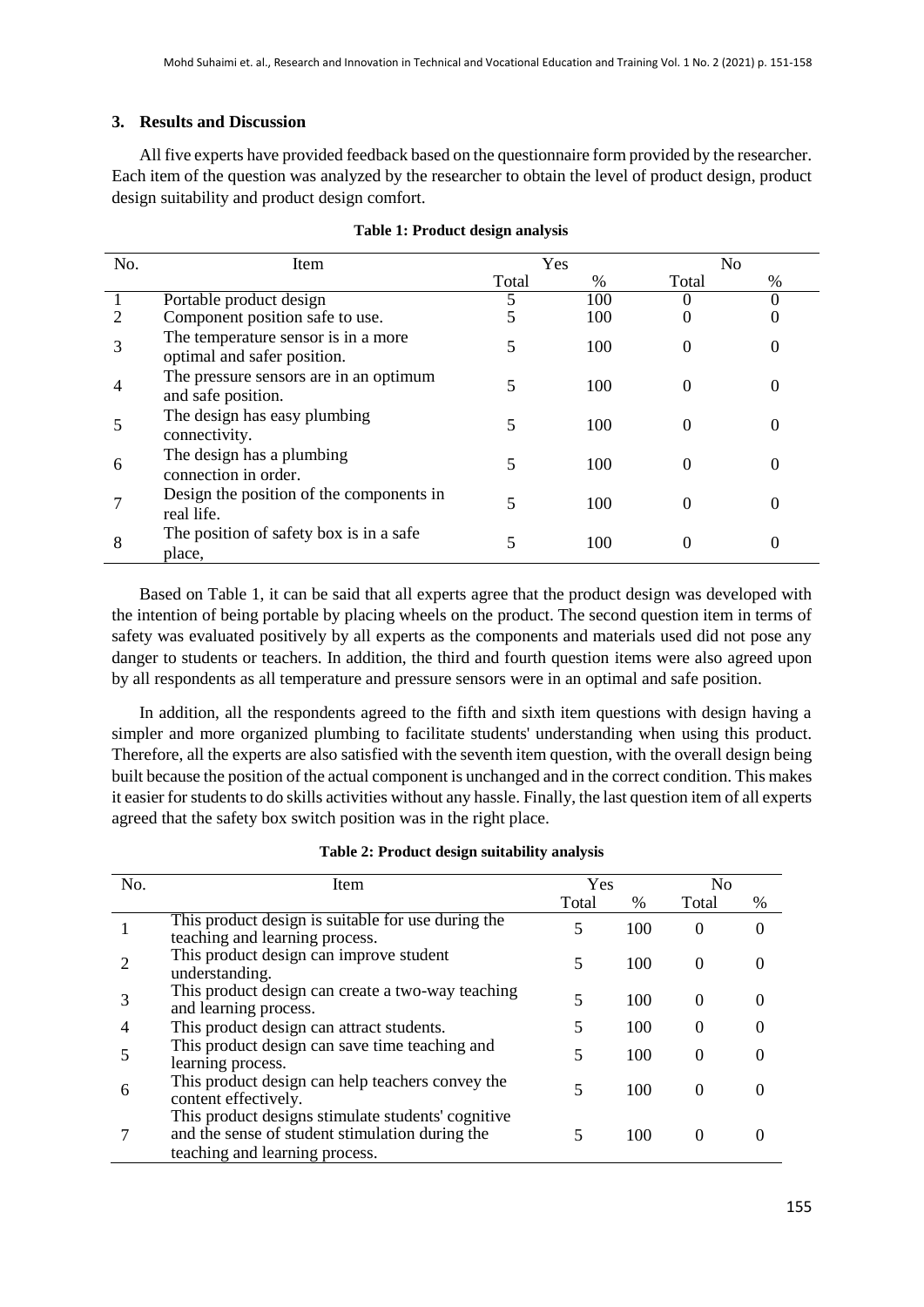Based on Table 2, it can be stated that all experts agree on the product's relevance as a teaching tool. All subject matter experts agree with the first and second question items that this product design is suitable for use during the teaching and learning process and will further enhance student understanding as the product design is attractive and structured. Besides that, all the experts agreed on the third question item with the researcher stating that this product design can create a two-way teaching and learning process on this product design. Therefore, all the experts also agree with the fourth question item, which is the design of this research product that will interest the students because of the attractive and unique design of the product.

Therefore, all experts agree with the fifth question item that this product design can save on the teaching and learning process as students will quickly understand the lessons taught by the instructor using this research product design. However, all experts agree with the sixth question questionnaire that the design of this product can help teachers convey the teaching content effectively as well as diversify the teaching method. Students can theoretically understand and apply what they have learned using this product design. All experts provide positive feedback on the last question item considering that the design of this product is very useful for enhancing the students' congenial and sensory stimulation in the teaching and learning process.

| No. | Item                                                                                                              | Yes   |     | No       |   |
|-----|-------------------------------------------------------------------------------------------------------------------|-------|-----|----------|---|
|     |                                                                                                                   | Total | %   | Total    | % |
|     | The basic cycle of the air conditioning process is<br>clearly described.                                          | 5     | 100 | $\Omega$ |   |
|     | Provides students the opportunity to understand the<br>basic cycle of air conditioning components more<br>easily. |       | 100 | 0        |   |
|     | Product design helps students to understand the<br>function of each component clearly and easily.                 |       | 100 | $\theta$ |   |
|     | Product design helps students to understand the<br>function of each component clearly and easily.                 |       | 100 | 0        |   |
|     | Product design can help teachers and students<br>because it is portable.                                          |       | 100 | 0        |   |

#### **Table 3: Design comfort analysis**

Based on Table 3, it can be stated that all experts agree on the aspect of product design comfort as a teaching aid that has been developed. All experts provided positive feedback from the questionnaire items. The first and second question items of the study were agreed upon by all experts who stated that this basic process of air conditioning is clearly described. This is due to the arrangement of the components of the basic cycle of air conditioning developed by the researcher in the order of the basic cycle process as in theory. Besides that, all researchers agree with the third question item of the researcher that product design can help students to understand the function of each component clearly and easily.

Because the researchers put the basic cycle component diagrams together with an explanation of the functions of each component in the product design. As for the fourth question item, all experts agree that the product design of the researcher is the right size for students and teachers to handle because the size used by the researcher is relatively small and easy to handle. Finally, the fifth question item all researchers agree is that product design can help educators and students alike because it is convenient because the product design researchers have the wheel to make the product easier to move and move around.

#### 3.1 Implication

Product design simulation of basic air conditioning systems as a teaching aid is to focus on product development works to assist teaching and learning sessions in saving time and improving students'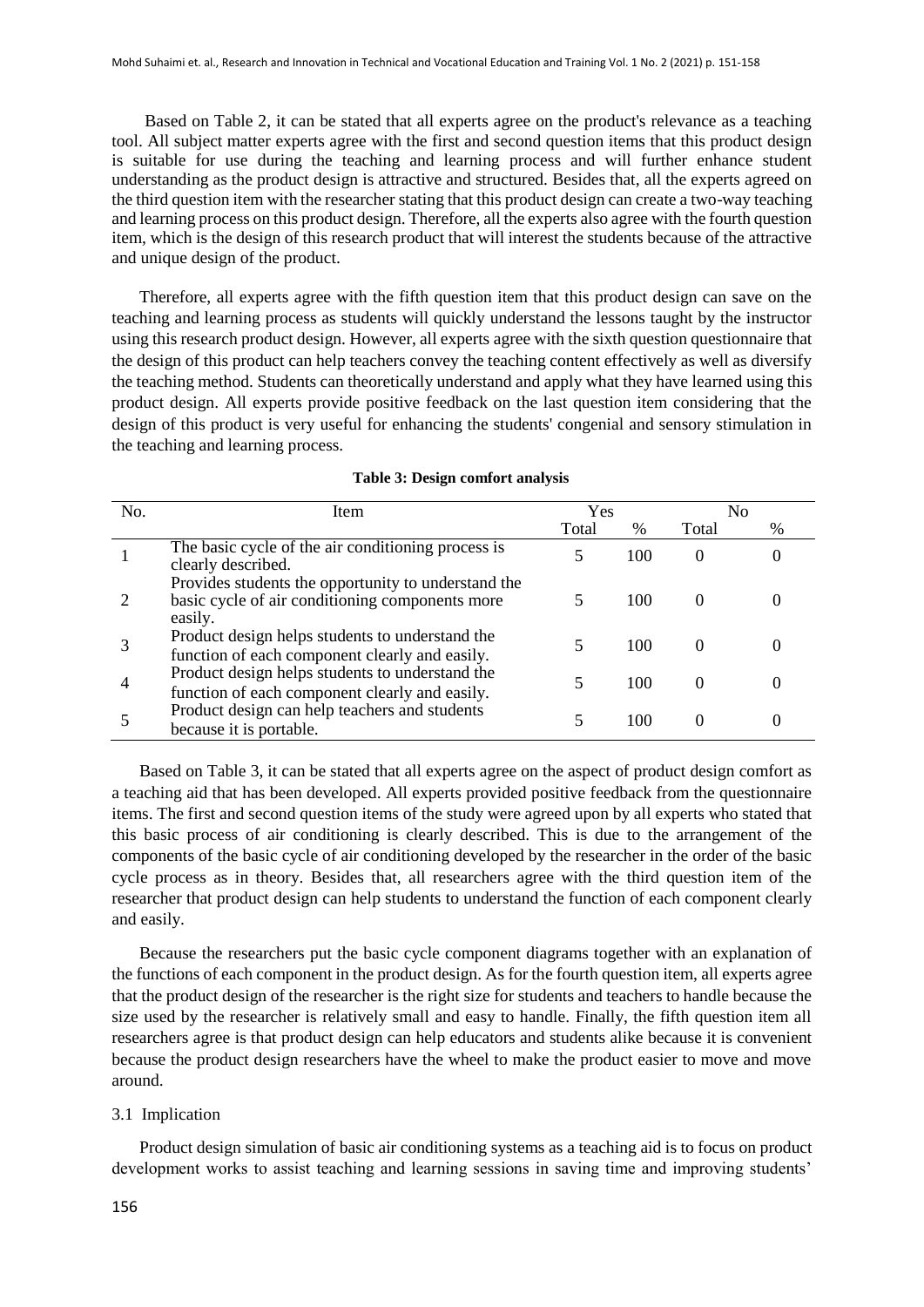understanding as well as applying future technologies. According to Hamdan and Yasin (2010), teaching aids are very useful in the world of education. Teachers need to be smart in providing teaching aids that can stimulate a student's interest and attention to further enhance their learning and teaching quality. The use of appropriate, innovative, and practical teaching aids can enhance the knowledge and understanding of Vocational College students pursuing Refrigeration and Air Conditioning programs related to the learning topic of this basic cycle system.

## **4. Conclusion**

In conclusion, product simulation of the basic air conditioning system as one of the teaching aids that is in-line with the development of modern technology. This concept of technology is able to be a competitive product for facilitating teaching and learning sessions for vocational students and educators especially students for the MPP1013 course (Introduction to Cooling and Air Conditioning).

By making some improvements as suggested, this product can be introduced to other institutions with subject matter that has the same concept of this product. Simple specification and instruction make this product can be used widely and also has potential to increase the capability and efficiency. Overall, this product is capable of delivering a positive impact in many corners especially on education systems, which aim at producing highly skilled specialists in the field of refrigeration and air conditioning.

## **Acknowledgement**

The authors would like to thank the Faculty of Technical and Vocational Education, Universiti Tun Hussein Onn Malaysia for its support.

#### **References**

- Aris, B., Yahaya, N., Harun, J., & Tasir, Z. (2000). Teknologi Pendidikan Dari Yang Tradisi Kepada Yang Terkini (1st ed). Skudai: Universiti Teknologi Malaysia.
- Ekoanindiyo, F. A. (2011). Pemodelan Sistem Antrian Dengan Menggunakan Simulasi. Jurnal Ilmiah Dinamika Teknik, 5(1). 72-85.
- Haji Hassan, N. (2004) Hubungan Di Antara Penggunaan Bahan Bantu Mengajar Dengan Minat Pelajar Tahun Lima Di Sekolah Kebangsaan: Universiti Pendidikan Sultan Idris.
- Hundy, G. F., Trott, A. R., & Welch, T. C. (2008). Food Refrigeration and Freezing, Chapter 14. Refrigeration and Air-Conditioning (Fourth Edition), Butterworth-Heinemann, Oxford, UK, 177-183.
- Hamdan, A. R., & Mohd Yasin, H. (2010). Penggunan Alat Bantu Mengajar (ABM) Di Kalangan Guru – Guru Teknikal Di Sekolah Menengah Teknik Daerah Johor Bahru, Johor. Universiti Teknologi Malaysia.
- Hanif, A. S., Azman, M. N., Pratama, H., & Ma'arof, N. N. M. I. (2017). Kit Pemantauan Penyambungan Litar Elektrik: Satu Kajian Efikasi Alat Bantu Mengajar (Schematic circuit and circuit connectivity kits for Malaysian science students: An efficacy study of a teaching aid). Geografia-Malaysian Journal of Society and Space, 12(3).
- Kleinert, E. (2015). HAVC and Refrigeration Preventive Maintenance.United States, McGraw-Hill Education.
- Mohamad Arif, M. F. (2013). Membangunkan Simulasi Motor Elektrik Sebagai Alat Bahan Bantu Mengajar, Universiti Tun Hussein Onn Malaysia: Tesis Sarjana Muda.
- Ridzwan, S. F. M., & Mansor, M. (2014). CIU Wheel: A Technique to build the Skill of Identifying and Remembering Round Number Symbols 1 to 9 in Slow Learners (1-25). Asian Education Action Research Journal, 3(1), 1-25.